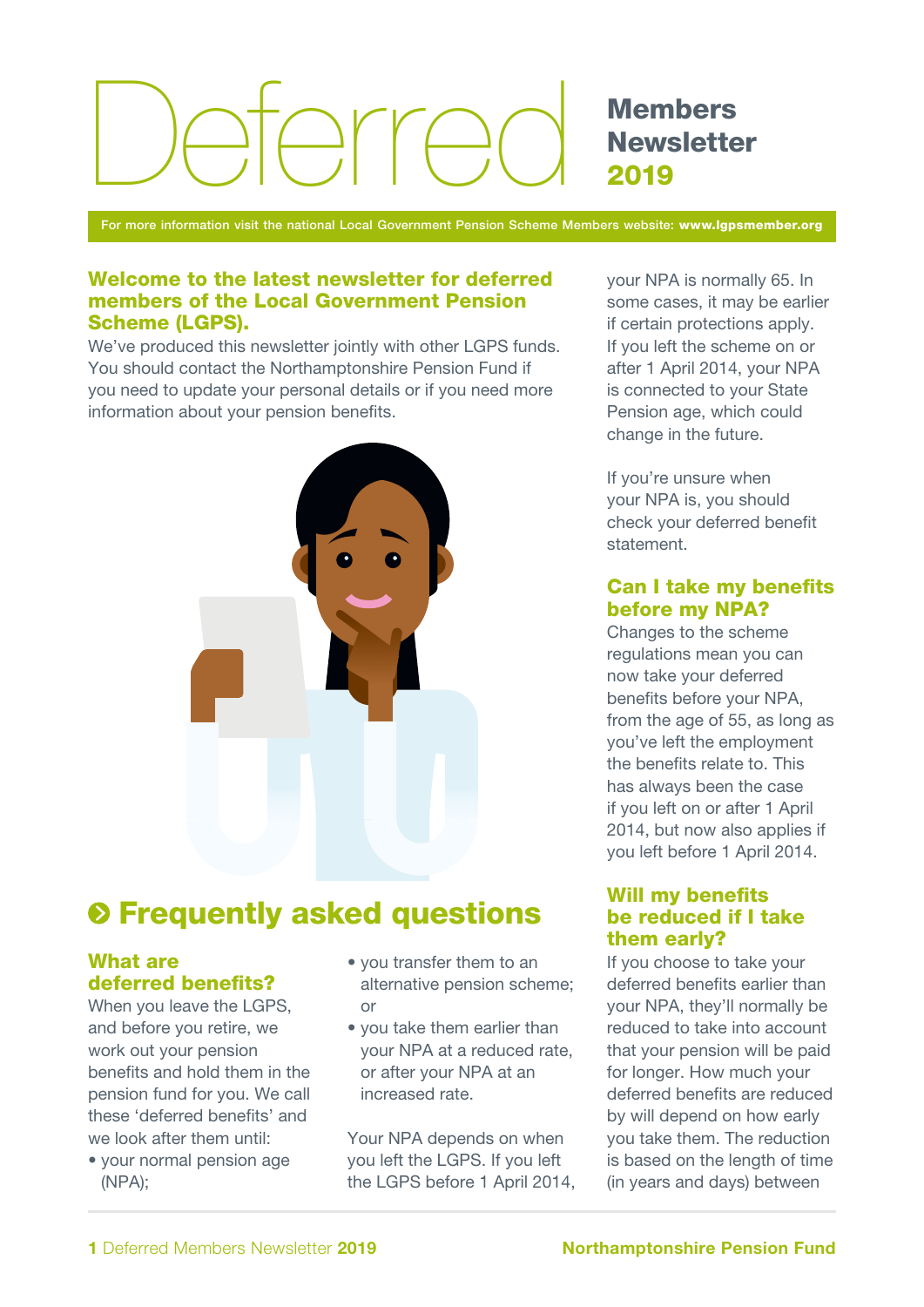the date you take them and your NPA.

The early-retirement reduction factors are set by the government and can vary from time to time. The current factors are shown in the table below.

| <b>Number</b><br>of years<br>paid early | <b>Pension</b><br>reduction | Lump-sum<br>reduction (for<br>membership<br>to 31 March<br>2008) |
|-----------------------------------------|-----------------------------|------------------------------------------------------------------|
| $\overline{0}$                          | 0%                          | 0%                                                               |
| 1                                       | 5.1%                        | 2.3%                                                             |
| $\overline{2}$                          | 9.9%                        | 4.6%                                                             |
| 3                                       | 14.3%                       | 6.9%                                                             |
| 4                                       | 18.4%                       | 9.1%                                                             |
| 5                                       | 22.2%                       | 11.2%                                                            |
| 6                                       | 25.7%                       | 13.3%                                                            |
| $\overline{7}$                          | 29.0%                       | 15.3%                                                            |
| 8                                       | 32.1%                       | 17.3%                                                            |
| 9                                       | 35.0%                       | 19.2%                                                            |
| 10                                      | 37.7%                       | 21.1%                                                            |
| 11                                      | 41.6%                       | Does not apply                                                   |
| 12                                      | 44.0%                       | Does not apply                                                   |
| 13                                      | 46.3%                       | Does not apply                                                   |

You can find more information about taking your deferred benefits on the national LGPS website: www.lgpsmember.org/arl/alreadyleft-when.php

## Can I take my deferred benefits later than my NPA?

If you left the LGPS after 1 April 1998, you can choose to leave your benefits in the LGPS past your NPA, but we must pay these to you when you reach 75. In this case your benefits would be increased for late payment. If you left before 1 April 1998 you must take your benefits when they're due.

#### Can I take my deferred benefits if I'm unable to work due to ill health?

If you are ill and cannot work, you can ask your former employer to pay your deferred benefits early, without a reduction, whatever your age. Contact your former employer if you would like to discuss this. Your health condition must meet the rules set out in the regulations.

# How do my deferred benefits keep their value against inflation?

Every April, your deferred benefits are adjusted in line with inflation. The pension increase applied to your benefits is measured by the Consumer Price Index (CPI) as at the previous September. For April 2019, this is 2.4%.

# What happens to my deferred benefits if I die?

If you're a deferred member and you die, your eligible dependants may be entitled to a lump-sum death grant and survivor's pension.

# If you left the LGPS before

1 April 2008, the death grant would be the same as your lump-sum retirement grant shown on your statement and includes any increases to your pension since the date you left.

#### If you left on or after 1 April

2008, the death grant would be five times your deferred pension, plus any pension

increases since the date you left.

After your death, the following people may receive a pension.

- Your husband, wife or registered civil partner
- Any eligible children
- If you were a member of the LGPS on or after 1 April 2008, an eligible cohabiting partner (someone you live with as if you were married)

Check how much your dependants could receive by logging in to our secure members' website at pensions.northamptonshire.gov.uk

It's important to let us know about any changes to your marital status.

# How do I update my personal details?

If you want to update the personal details shown on your annual statement (including your address), or you want to tell us about any other changes, please fill in the relevant form (for instance, the 'change of address' form). You can find these on the fund's website. Or, you can log in to your online account through the dedicated Member Hub to update some of your personal details.

If your marital status changes, you should give us your original marriage certificate, civil partnership certificate or decree absolute, as appropriate, so that we can authorise the change.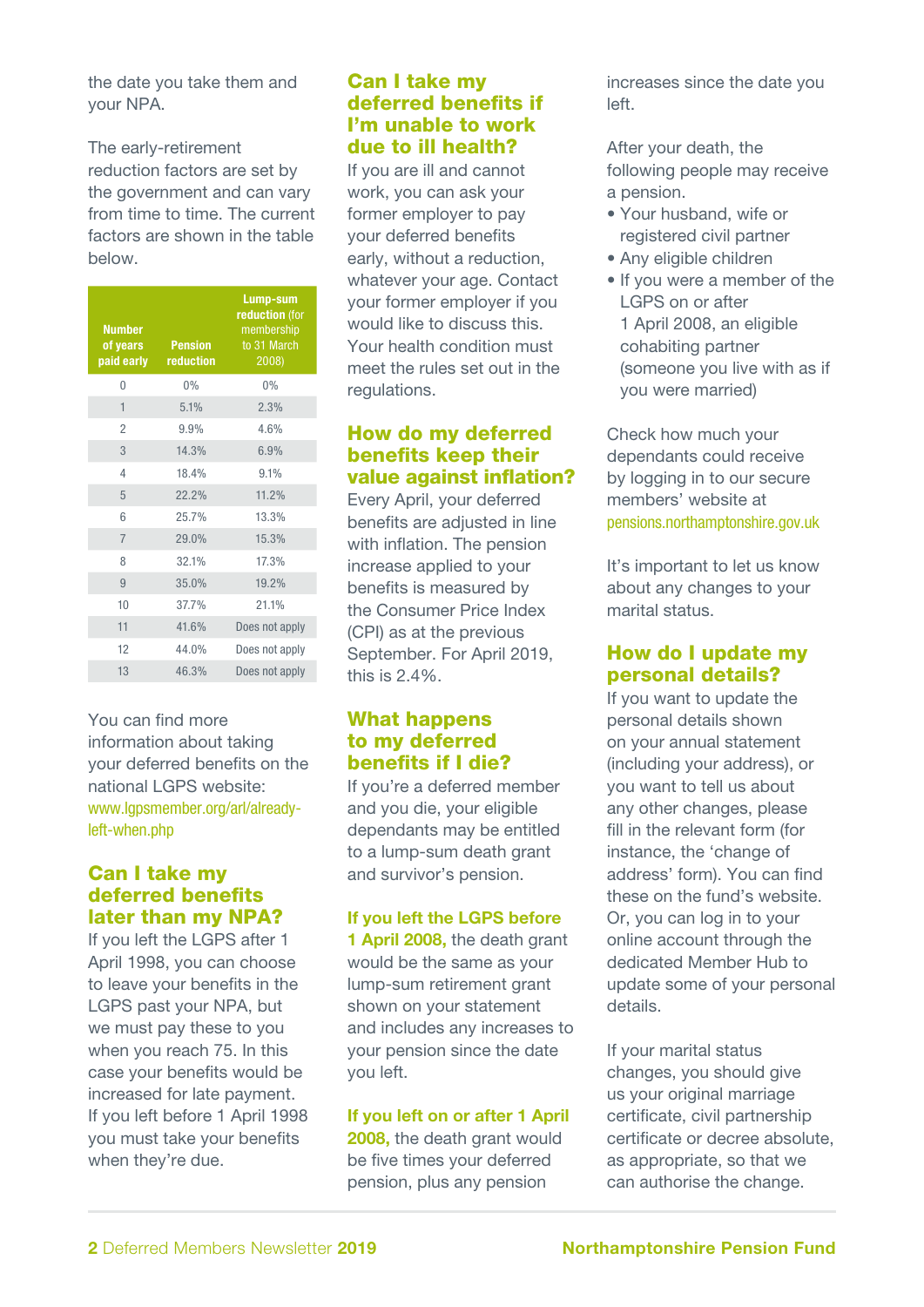# $\odot$  **Early payment** of deferred benefits for leavers before 1 April 1998 only

#### Last year we let you know about a change to the scheme rules if you left with deferred benefits before 1 April 1998.

We told you that the scheme rules had been changed to allow you to take your benefits at age 55 (rather than 60), or your NPA. Your NPA will be between 60 and 65 depending on when you joined the scheme. You can find this information on your deferred benefit statement.

A further change to the scheme rules now allows you to take your benefits at any time from age 55 (rather than only at 55 or your NPA). Your former employer doesn't need to give permission for you to take your benefits between the age of 55 and your NPA. You must take your deferred benefits at your NPA (if you've not taken them before).

Also, you no longer have to leave all local government employment to take your deferred benefits.

This means that if you're working in another local government employment (that is, a different employment to the one you were in when you built up your deferred benefits) you can now choose to take your deferred benefits

and continue in your local government employment.

The above changes are backdated to 17 April 2018. If you would like to apply for early payment of your deferred benefits, please contact us.

# **<sup>O</sup>** Changes to survivors' benefits for same-sex husbands, wives and civil partners

A change has been made as a result of a Supreme Court judgment (Walker v Innospec) which found that Mr Walker's husband was entitled to the same benefits that would have been paid if Mr Walker had died and left a widow in an opposite-sex marriage.



# Why does this apply to the LGPS?

The government believes that the implication of this judgment for all public-service pension schemes, including the LGPS, is that surviving civil partners or surviving same-sex husbands or wives should receive benefits equal to those that would be left to the widow of a male member of the scheme.

# When does the change take effect from?

The change is backdated to the date that civil partnerships and same-sex marriages were introduced. This is 5 December 2005 for civil partnerships and 13 March 2014 for same-sex marriages.

This means that if a member of the LGPS has died leaving a surviving civil partner or a same-sex husband or wife, the survivor's pension will need to be reviewed and any extra amounts paid, if this applies. We are currently reviewing the effect of this change and will tell you if it applies to you.

The change will automatically be taken into account in survivors' benefits paid to civil partners and same-sex husbands and wives in the future.